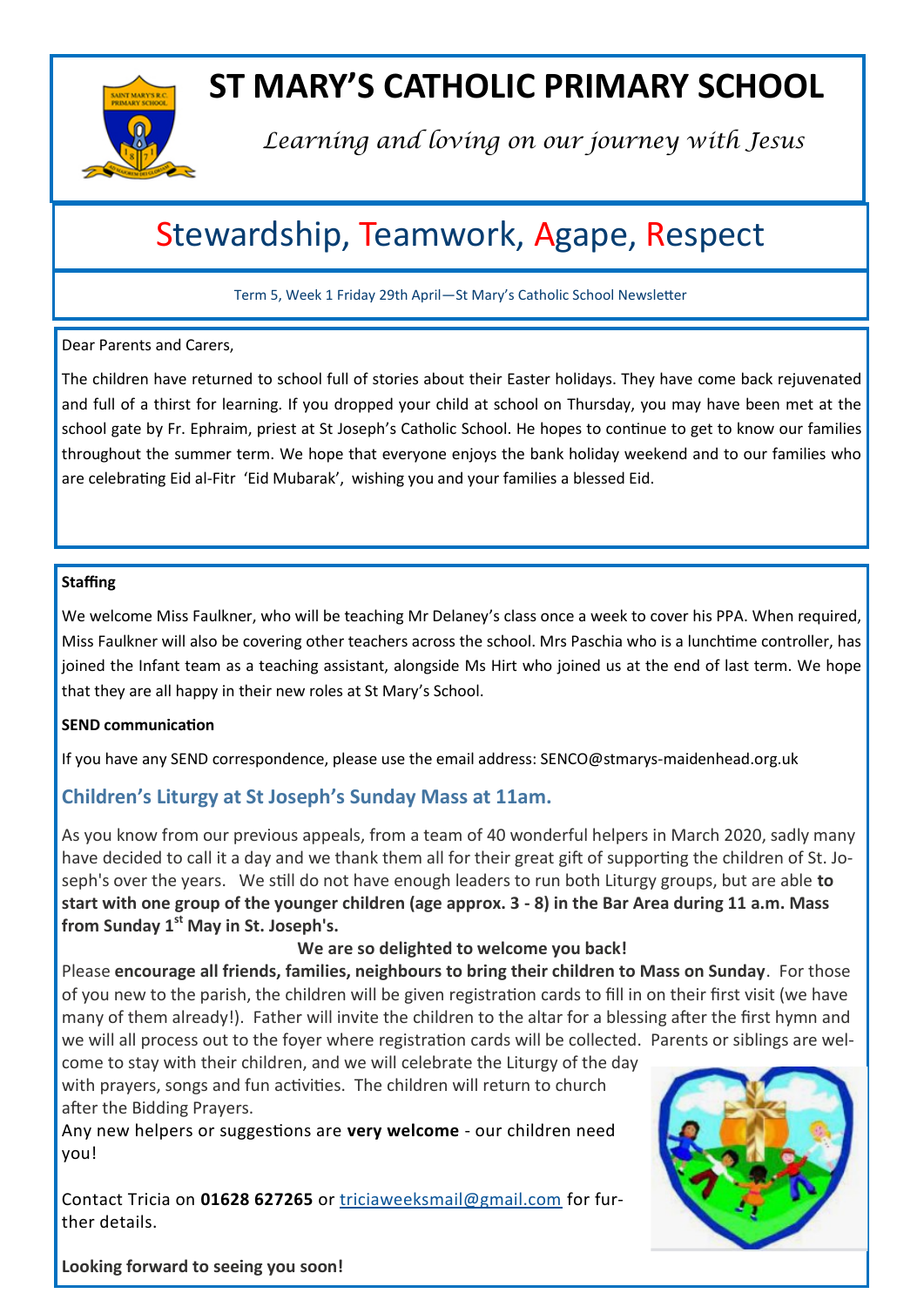## **Infants—Year 1 have been exploring being doctors!**



In Year 1 we are being doctors! We listened to our heart beat at rest and after exercise. We noticed the heart rate was faster and louder! One day we might be at the Olympics like Usain Bolt and Wilma Rudolph. We learned about these athletes in English and History! Did you know Bolt is only 3 seconds faster than Wilma was in 1956!

**THANK YOU TO THE FOSM COMMITTEE , ALL PARENT HELPERS AND TO EVERYONE WHO SUPPORT THE EASTER EGGSTRAVAGANZA! It was a lovely afternoon, the weather was kind to us and it was nice to be able to invite our families onto the school site.**

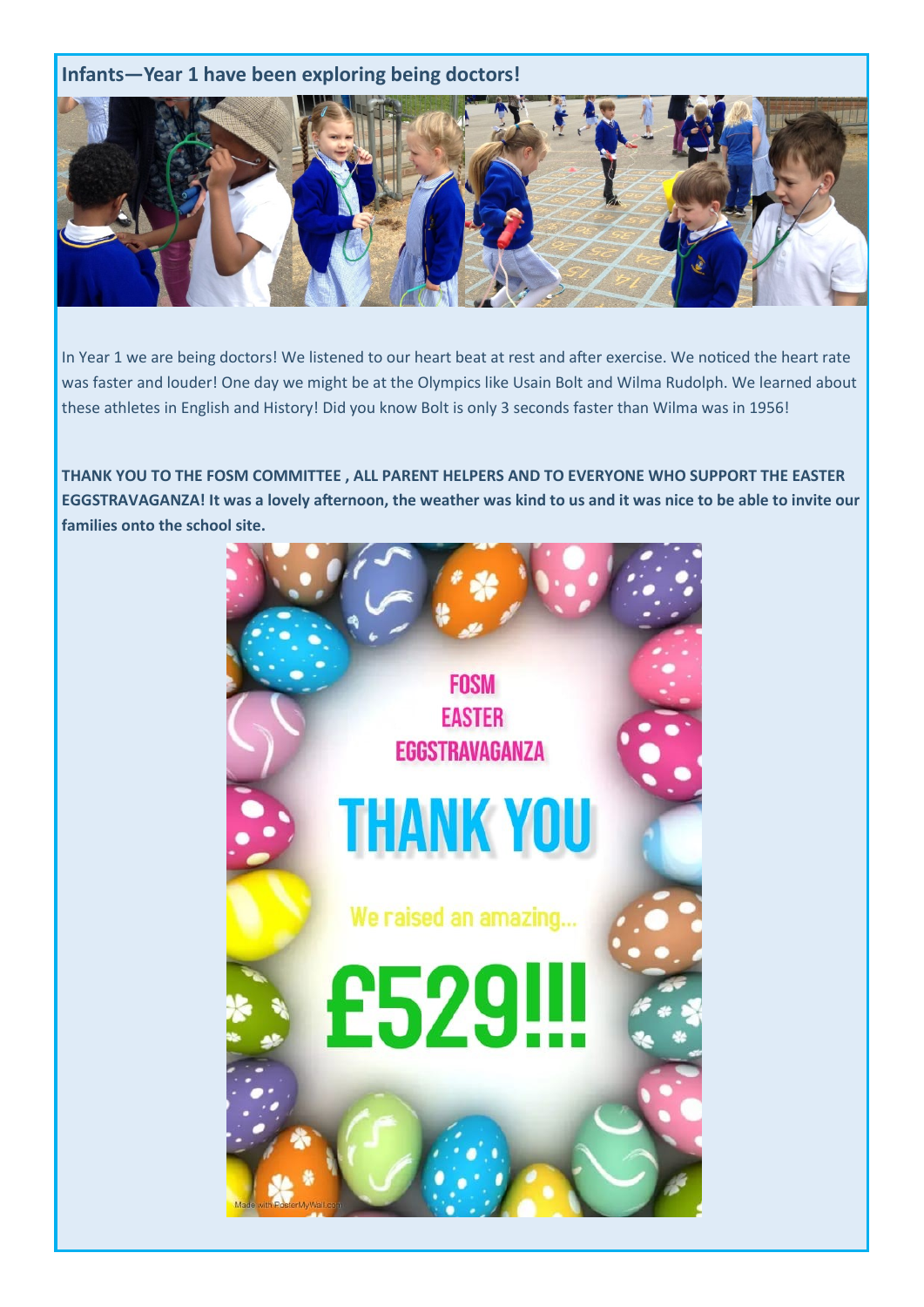Some of you will know the former Headteacher, Mr Jim Campbell, who was also mayor of Marlow and involved in the Marlow Town Regatta & Festival. His daughter has been in contact to invite St Mary's children to take part in a creative writing challenge. I know we have some fantastic, talented young writers in our school and I encourage them to enter this local competition.



## 'What the River means to me'...

Marlow is overflowing with historic, prize winning Authors, will you be the next?

We are looking for Marlow's next budding young writer, how does the river spark your imagination?

A poem, a verse, a story or a song! To be judged by Marlow's local author & screenwriter -Robert Thorogood, (Death in Paradise, The Marlow Murder Club).

Open to - Age 7 and under, Age 8 to 11, Age 12 to 14 - Local schools & surrounding areas.

The competition will run for 1 month from 03/05 - 27/05. The lucky winner will meet Sir Steve & Lady Redgrave & be presented with a 'one off' painting of the subject of their 'Winning Piece' by our own local Marlow Artist, Richard Grinter - for their school to proudly showcase, alongside the winning masterpiece.

The runners up in positions 2 & 3 will win an exciting photoshoot by the riverside with Robert Thororgood himself, to be published in our local papers and social media channels.

Are there any magical characters lurking amongst the undercurrents of the Thames?

Will you go with the flow upstream to follow in the footsteps of your favourite writer?

Once you've got your entry, email it - or take a photo of it and email to: schoolswriting@marlowtownregatta.org